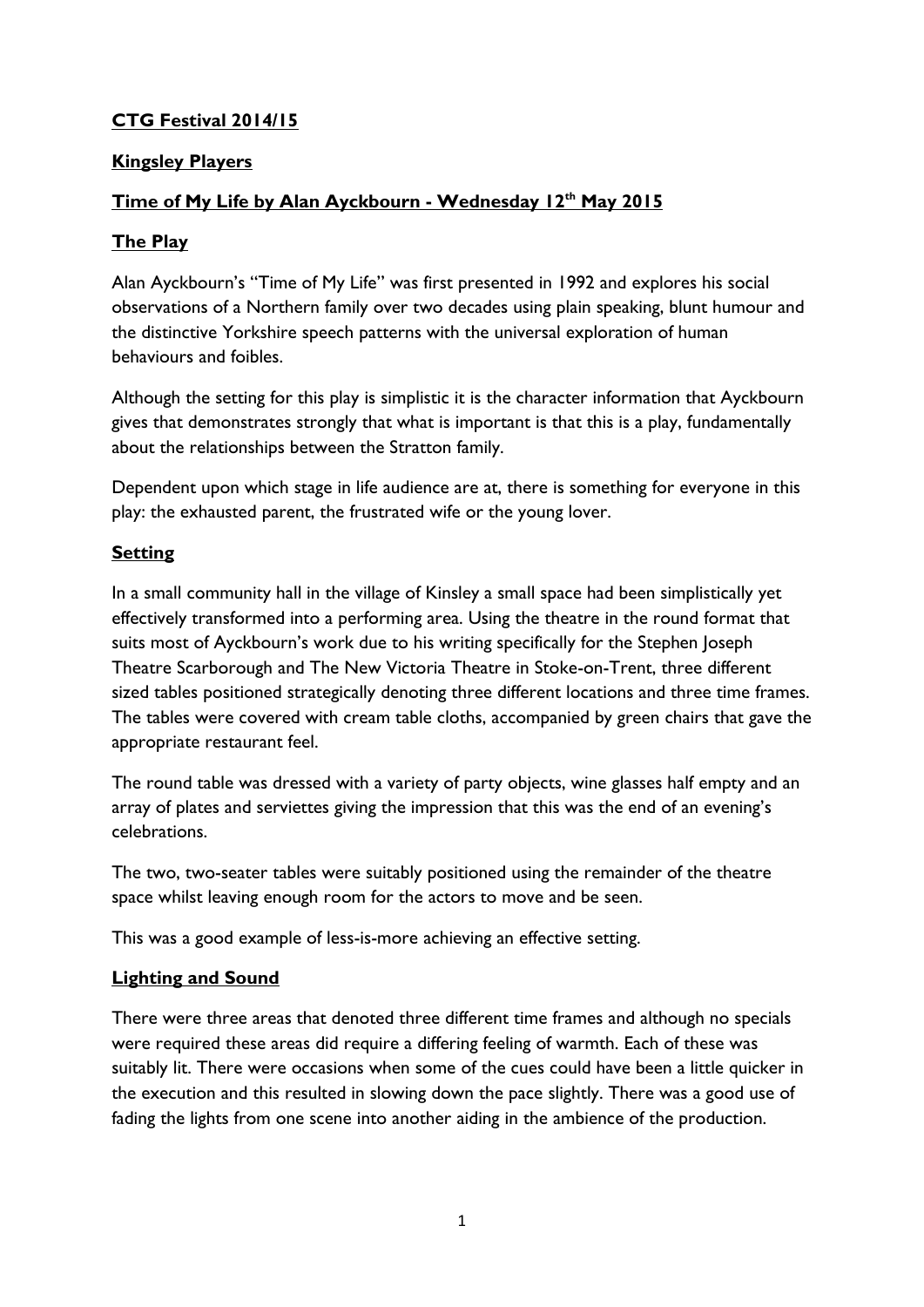The choice of music from the opening and closing of the play to the music in the restaurant was appropriate again adding to the atmosphere.

## **Props**

In keeping with the properties list as stated in the script the props were appropriate and in keeping with the time frame. The "sweet trolley" looked particularly appetising and it was good to see that this was slightly varied each time it appeared.

# **Costume**

As well as being appropriate to the early 1990's the costumes also reflected the characters emotional states where necessary;

- Stephanie's contrasting dowdy look in the oversized jumper and trainers in Act Two compared to her more officious attire helped to demonstrate clearly her shift in life choice and how this had impacted upon her.
- The ongoing metamorphosis of Maureen with differing coloured hair and slightly outlandish clothing helped to show her desperation to fit in to the family and be accepted.
- The purposefully bad wigs of the "Waiters" strongly denoted that all characters were being acted by one actor. This particularly worked well and was effective.

## **Acting**

# **Gerry (Malcolm Barker)**

Although this performance began with a little hesitancy on picking up on the cues, once into the stride of the production this characterisation offered believability and a certain air of sympathy to Gerry. The back story of this man being in business for most of his life and the trials and tribulations that brings with it was evident in the physical characterisation. The relationship with Laura was developed with sincerity and integrity and was one that most of the audience could relate to.

The vocal characterisation offered a warmth all of which resulted in a solid, believable performance.

# **Laura (Sue Elliott)**

This was a balanced performance from an actress who was confident and assured in the physicality and vocal characterisation. The performance could have easily been one dimensional, but this was not so with a balanced and developed character displaying the frustrations of a mother and wife. Ayckbourn observes the female psyche through his blunt and razor-sharp dialogue and this was executed with razor-sharp timing resulting in a character that was believable and which resonated with the audience.

# **Glyn (Simon Sutton)**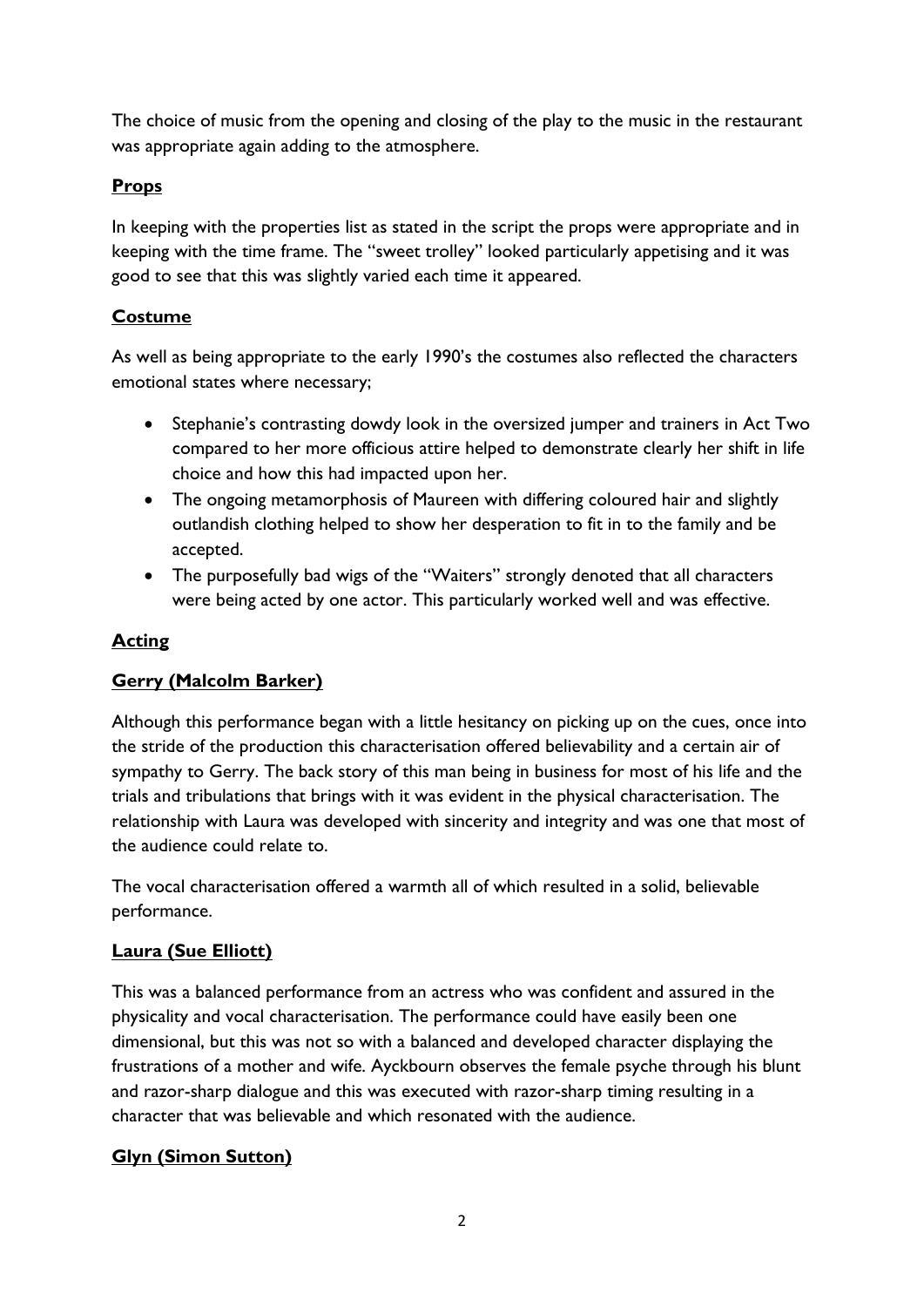Contrasting against the un-assured brother Adam, Glyn is the go-getting male chauvinist and this was a characterisation that whilst being suitably underplayed offered all of those traits. The scene when he meets with Steph and he tells her that he is back with Sarah offered poignancy and humour whilst not detracting from the truth of the character. The reaction when she later asks him for a divorce maybe could have been a little bigger but this is a minute detail in what was otherwise a solid performance.

### **Adam (Jacob Powell)**

The stereotypical mummy's boy had all of the ingredients of cuteness and frustration accompanied with the help of looking like a geek. The characterisation was played as a young man who is consistently awkward and is seeking approval from his mother.

The vocal delivery was good and there was a definitive physical difference displayed during the meetings with Maureen. The comedy was played well acted leaving the audience feeling empathy towards Adam.

### **Stephanie (Jo Oultram)**

When there is no natural progression within a character's development, as is clearly the case with Stephanie, as the audience observe her in three time frames which are not concurrent, it can be forgiven if the characterisation is sometimes lost. I was delighted to observe that this was not apparent here as this was an intelligent performance from the actress who had clearly thought out the emotional mind-frame of this character delivering it with clarity and focus. The shift in Stephanie's emotional state from being down-trodden into an assertive professional woman was thought provoking.

### **Maureen (Ellie Hamer)**

This performance offered pace and a good command of comic timing. Although prompted (and I didn't think that you needed to be, as I think it was a case of an over exuberant prompt) this did not faze you and your performance was not affected in any way. There were many examples of using your physicality to show how this young woman developed from being unsure into finding her voice.

This was a funny and moving performance.

### **Calvinu, Tuto, Aggi, Dinka, Bengie (Phil Murray)**

To have the opportunity to play multi-characters is an actors' dream and this was not wasted in either the vocal or physical characterisations. Each was delivered with a razorsharp aptitude that had all been carefully thought through. It was a privilege to watch a "sweet trolley" being taken onto a stage in so many differing ways whilst remaining believable. I did have to look at the programme several times to make sure that it was just one actor playing five roles!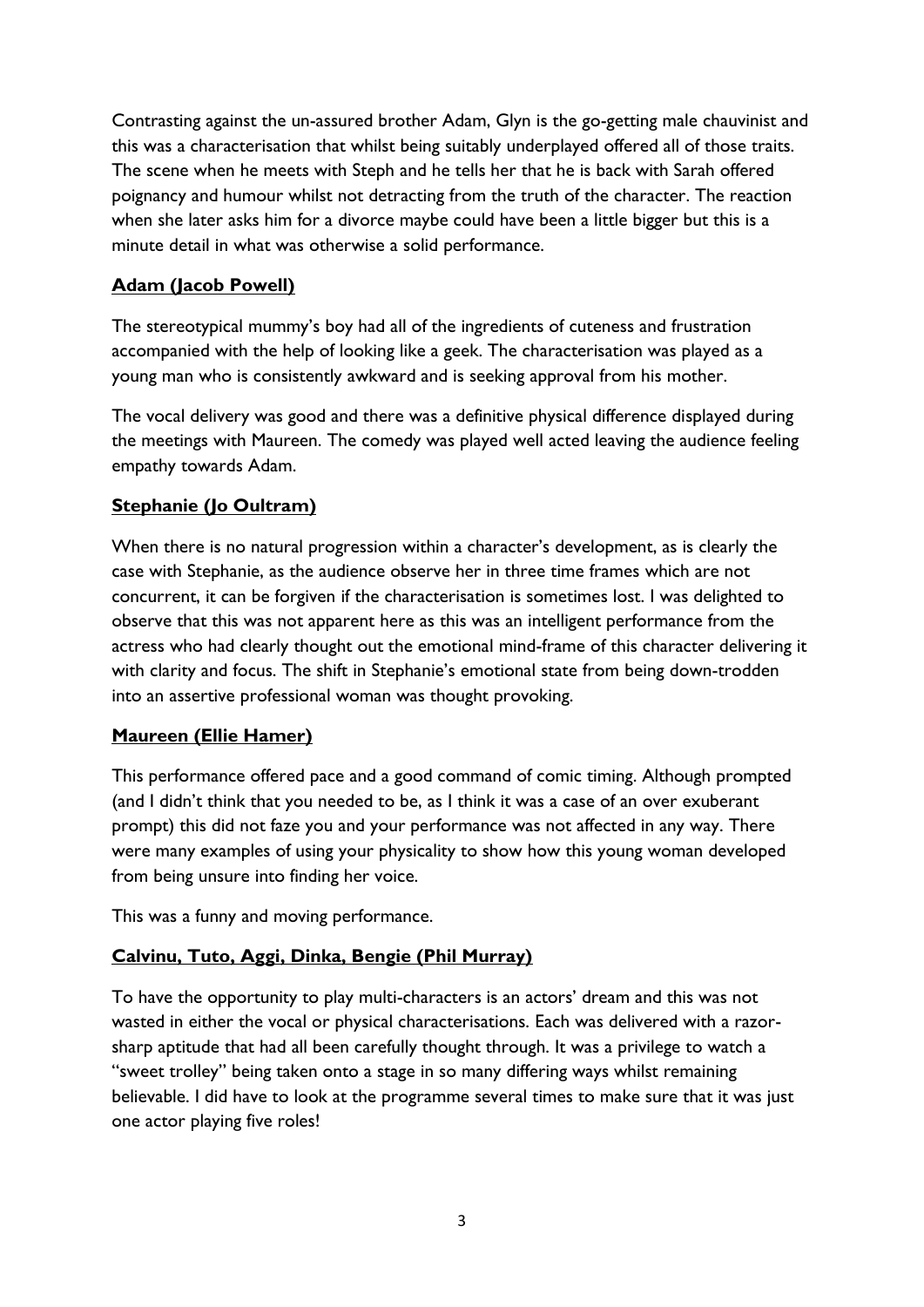Each of the characters was so different demonstrating the aged Calvinu to the cocky Dinka a sure sign of a competent actor!

This was a funny and engaging performance of skill!

### **Direction**

Before this production began it was refreshing to enter an environment that was well supported and vibrant. The stage crew entered along with the audience dressed as waiters and waitresses setting the tables. This was effective as this is what would happen when attending a restaurant and this touch helped to set up the atmosphere immediately creating the ambience. As the play began the iconic theme from the film Dirty Dancing – "I've had the Time of My Life" was played. Again helping to set the scene and reflecting the play's title. The cast entered in a blackout, sitting at the table simply chatting until the lights came up on that area. This was a good way to begin as it gave the impression that the audience were eavesdropping on a group of strangers. From the outset this play had a good pace whist not compromising diction from the actors. All of the characters were quickly established and the relationships between them apparent and strong. The idea of one actor playing all the waiters and the restaurant owner appears confusing on the text but this was validated with ease helping to polarise much of the humour that is evident throughout this play.

A strong point of this production was how the actors played the realism. All of the reactions were believable and consistent and at no time forced or over played. When Laura says: "And thank you for the clock…" each reaction was different demonstrating what each was feeling.

The use of tableaux from the end of one scene into the next was valuable in determining the time shift helping the audience to understand what could have otherwise been a confusing concept.

There were several lighting cues that could have been delivered a little quicker in the first half of the play especially going from one scene into another. There was a good use of fading denoting that the plot line had yet not finished.

The first act ended suitably with the same music as it had begun.

Act two moves at an exhaustible pace and if this is not attacked with commitment and energy can fall flat. I was pleased to observe that this did not happen. The scene changes were executed with precision being as integral to the plot as are the actors' razor-sharp exchanges.

It is during the second act that we observe the change in the characters, be it from the past or the future. This is Ayckbourn at his best. Already having set up Gerry and Laura in the present, through his characters he gets his audience to ask if we can live in the moment and appreciate it. In other words do we really ever understand that we are having the time of our life? This theme was skilfully developed by the actors' delivery of dialogue and "being in